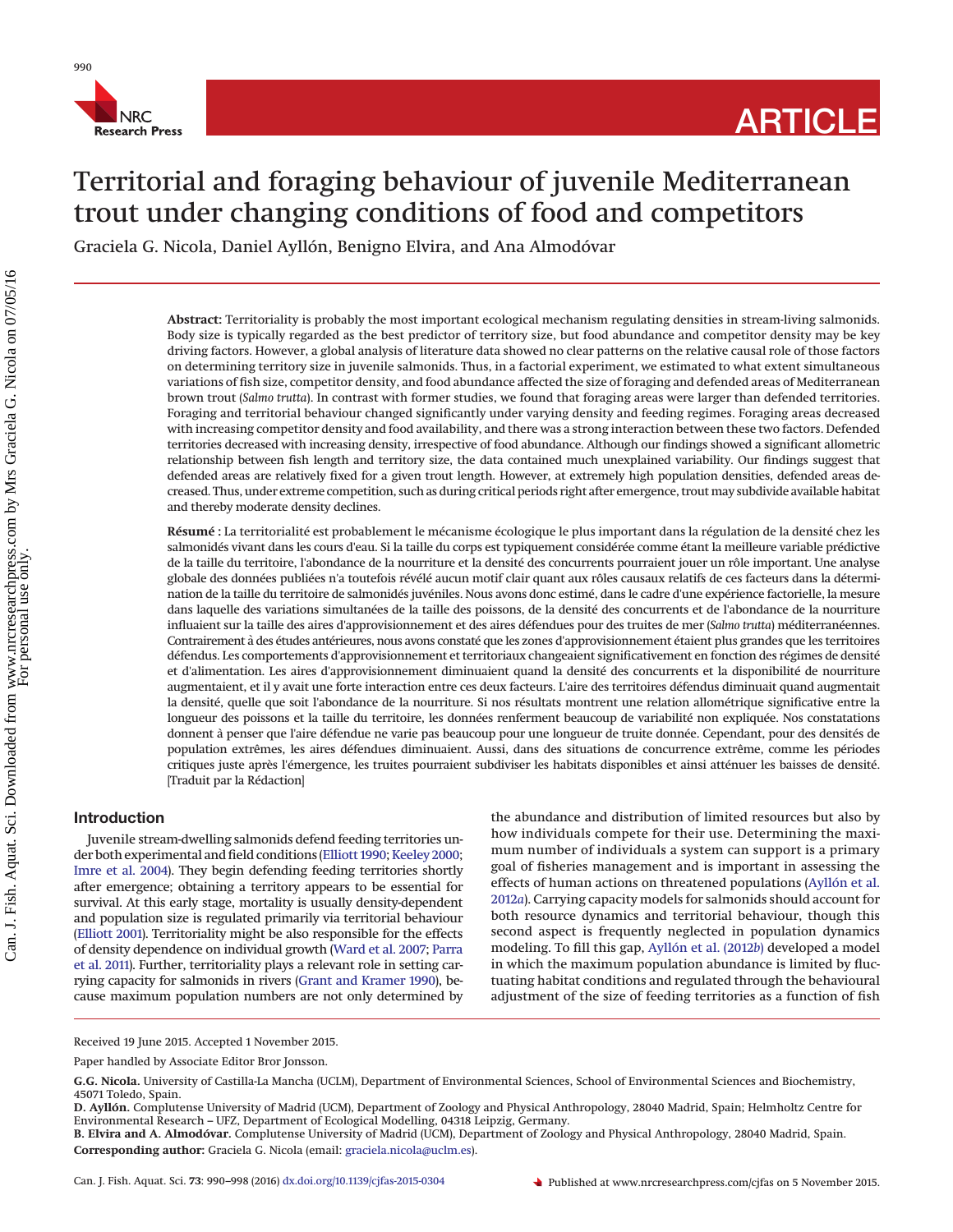body size. Body size is the strongest predictor of territory size in salmonids, but any ecological factor affecting the body–territory size relationship could lead to changes in the maximum population abundance.

Classical models of optimal territory size [\(Hixon 1980;](#page-7-6) [Schoener](#page-8-3) [1983\)](#page-8-3) predict that feeding territories for energy-maximizing animals (i.e., those whose potential reproductive success is positively correlated with their net energetic intake) vary inversely with food availability and competitor density. Competitor and resource abundances may change over time, so animals must be flexible in their territorial behaviour. Salmonid fish are known to defend feeding territories and adjust their aggressive behaviour to changing environmental conditions. Both field and laboratory work provides support for this prediction in territorial salmonids [\(Elliott 1990;](#page-7-0) [Keeley 2000;](#page-8-0) [Toobaie and Grant 2013\)](#page-8-4). In addition to the energetic benefits or costs of defense, space requirements for young salmonids are also directly related to body size through metabolic demands [\(Grant and Kramer 1990;](#page-7-3) [Keeley 2000\)](#page-8-0). Previous observational studies that measured territory size in young salmonids found an allometric relationship with body size [\(Elliott 1990,](#page-7-0) brown trout (*Salmo trutta*); [Keeley and Grant 1995,](#page-8-5) Atlantic salmon (*Salmo salar*); [Keeley 2000,](#page-8-0) rainbow trout (*Oncorhynchus mykiss*)), which was also predicted by in silico simulation experiments [\(Ayllón et al. 2010,](#page-7-7) for brown trout). However, other studies did not find this relationship, for example, [Steingrímsson and Grant \(2008\)](#page-8-6) for Atlantic salmon.

A global analysis of previous observational and experimental studies on territorial juvenile salmonids shows no clear patterns and even reveals somehow contradictory results, on the influence of food abundance or competitor density on either territory size or how individuals scaled territories with body size. To date, only [Keeley \(2000\)](#page-8-0) has evaluated how juvenile salmonid territory size changes in response to simultaneous changes in food abundance and competitor density (but see [Keeley and Grant 1995](#page-8-5) and [Keeley](#page-8-7) [and McPhail 1998](#page-8-7) in field studies), despite the fact that under natural conditions these factors act simultaneously, and their interaction could have strong consequences on the adjustment of territory size. An experimental manipulation of the major determinants of territory size can determine the direction of causation and the interactions between factors and help incorporate them into population dynamics modeling.

Most of the information concerning the territorial behaviour of juvenile salmonids comes from northern latitudes [\(Sundström et al.](#page-8-8) [2003;](#page-8-8) [Steingrímsson and Grant 2008;](#page-8-6) [Toobaie and Grant 2013\)](#page-8-4). The question of whether stream-dwelling salmonids show a similar territorial behaviour throughout their distribution range has been long neglected. In particular, factors controlling brown trout territory size in Mediterranean areas are unknown, despite the relevance that this may have for population management, especially when global warming is increasingly threatening their persistence [\(Almodóvar](#page-7-8) [et al. 2012;](#page-7-8) [Ayllón et al. 2013\)](#page-7-9). The few existing experimental studies of brown trout territorial behaviour come from northern popula-tions [\(Deverill et al. 1999;](#page-7-10) [Johnsson et al. 2000;](#page-8-9) [Sundström et al. 2003\)](#page-8-8). Only [Elliott \(1990\)](#page-7-0) developed a predictive model for territory size of 0+ Atlantic brown trout, which provides a baseline from which the maximum area of a territory can be calculated based on fish length.

In this study, we investigated the effects of simultaneous variations of fish size, competitor density, and food abundance on the territory size of Mediterranean brown trout. We predicted that territory size would be inversely proportional to food abundance and density of surrounding competitors and positively correlated with fish size. We also predicted that those factors would interact when trout are establishing territories. We tested these predictions in a factorial experiment using a distinct Mediterranean lineage of brown trout. The model developed by [Elliott \(1990\)](#page-7-0) was additionally used to test whether brown trout territorial behaviour differs between Mediterranean and Atlantic lineages.

#### **Materials and methods**

#### **Experimental setup**

In April 2010, about 2 weeks after emergence, 0+ brown trout were stocked into experimental channels at the Uña Hatchery (40°13'N, 1°58'W) near Cuenca, Spain. Fish were allowed to acclimate for 6 weeks before experiments started in June 2010. Fish were the offspring of wild breeders caught at the Mundo River (Segura River basin) as part of a supportive breeding program that stocks recreational fisheries. Brown trout from the Segura River basin belong to a Mediterranean lineage [\(Machordom et al. 2000\)](#page-8-10).

Experiments were carried out between June and September 2010. To analyze the effects of food abundance and competitor density on the territorial behaviour of young brown trout, the experiment had a factorial design, consisting of two factors (food and density) and three levels per factor (low, intermediate, and high). We used six parallel artificial channels without a substrate in the indoor part of the hatchery (to avoid predation), each measuring  $3.3 \text{ m} \times 0.5 \text{ m}$ (1.65 m<sup>2</sup>). Each channel was divided into three 1.0 m  $\times$  0.5 m (0.5 m<sup>2</sup>) sections (experimental units) to allow for simultaneous replicates. Therefore, 18 experimental units were available for the experiments. Mesh screens were placed at both ends of each of the experimental units to prevent the escape of any fish. Water was supplied directly from the Rincón stream (Júcar River basin). The water entering the channels was filtered through fine-mesh nylon screening to remove any invertebrates that might have entered from the river. Light and temperature were ambient, with water temperature ranging from 10 to 12 °C across the experimental period. We assigned treatment levels to experimental units to eliminate any potential upstream– downstream effects. We randomly assigned treatments such that each level of experimental factors appeared once in the upper, middle, and lower channel positions.

Fish were fed live zooplankton (water flea (*Daphnia pulex*)) and chironomid and simulid larvae. Prior to the experiments, we estimated a mean satiation ration for the low-density treatment (i.e., the maximum quantity of food a trout consumed when under low competition). We randomly varied the feeding times for several days, then calculated a mean satiation ration (number of items consumed by individual fish). The low food ration (LFR, 500 individuals·m−2) was equal to the satiation ration, and the intermediate (IFR) and high (HFR) food rations were the double and the quadruple of the satiation ration, 1000 and 2000 individuals·m−2, respectively. Similar proportions of each prey type were used in each treatment. Food levels were within the upper range typically found in productive streams in Spain [\(Almodóvar et al. 2006;](#page-7-11) [Nicola et al. 2010\)](#page-8-11); therefore, it represented the largest amount of food encountered by juvenile salmonids in the wild. Similar food rations have been used by others [\(Keeley 2000;](#page-8-0) [Imre et al. 2004;](#page-7-1) [Toobaie and Grant 2013\)](#page-8-4).

To test our predictions, it was essential to elicit aggressive defensive behaviour among the experimental trout. Once this behaviour was guaranteed, we could assess the size of territories under various conditions of food and competitors. Experimental competitor density was calculated using mean body size and percent habitat saturation (PHS) as described by [Grant and Kramer \(1990\).](#page-7-3) PHS measures the total percentage of the streambed occupied by territories of all salmonids in a stream and has been used by some authors to assess the level of competition [\(Parra et al. 2011,](#page-8-2) [2012\)](#page-8-12). We experimentally induced competition by increasing the density levels to double or quadruple the 100% habitat saturation (i.e., all the available space occupied by brown trout territories). According to the logistic model of [Grant and Kramer \(1990\),](#page-7-3) the probability of observing a densitydependent response in the PHS levels tested in our experiments (100%, 200%, and 400%) was between 0.90 and 1.00. The review by [Grant and Kramer \(1990\)](#page-7-3) showed that 19 of 31 studies of various salmonid species had mean PHS values over 100% (range 105%–775%). Hence, our experimental range (100%–400%) could reflect juvenile densities observed elsewhere in natural salmonid populations shortly after emergence. Thus, the low (LCD), intermediate (ICD),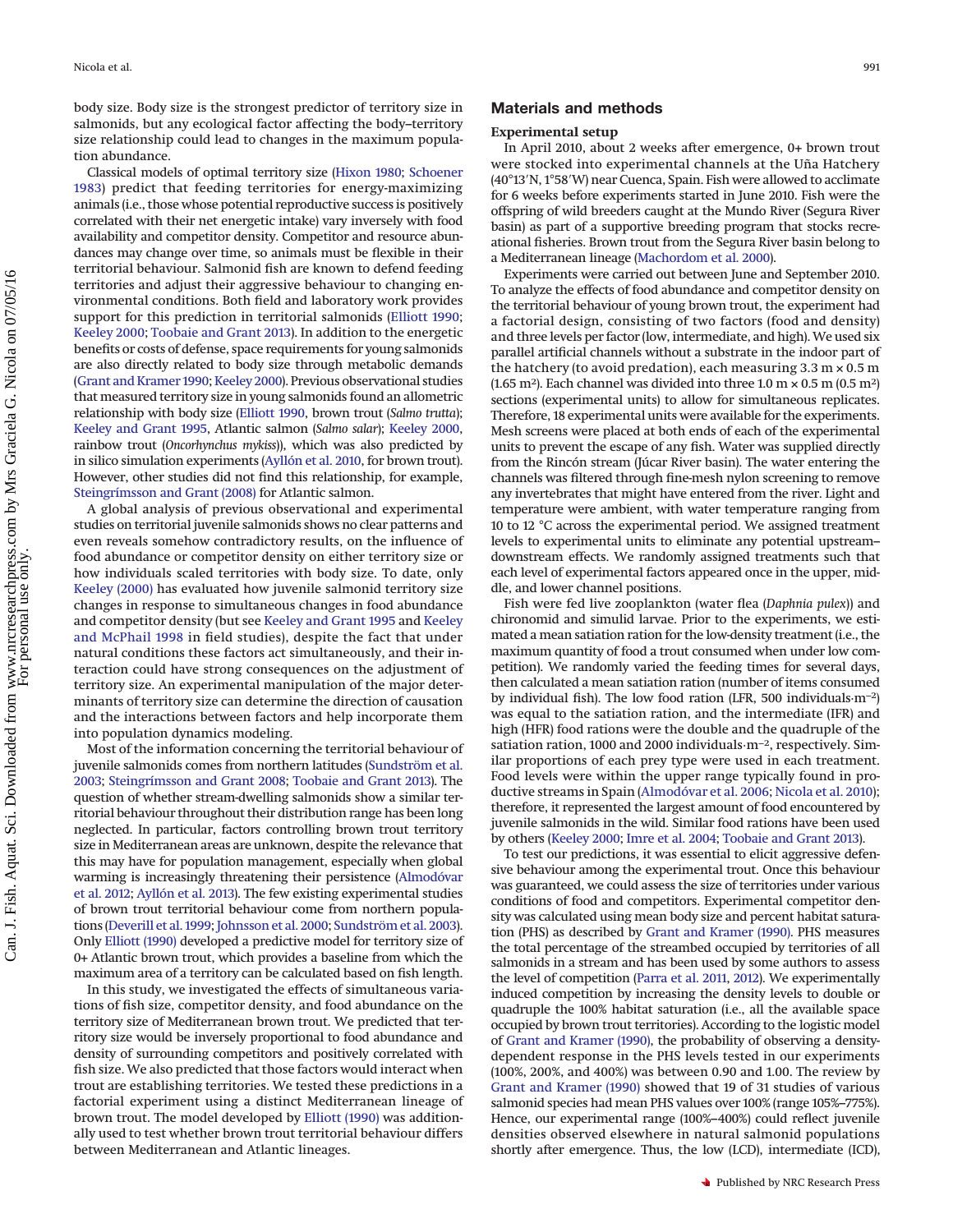and high (HCD) competitor densities were 100% saturation (46 individuals·m−2), 200% saturation (92 individuals·m−2), and 400% saturation (184 individuals·m−2), respectively. Each experimental unit received 23, 46, or 92 trout, which corresponded to LCD, ICD, and HCD treatments, respectively. There were two replicated experimental units for each density level and food ration level combination; altogether, we used 966 trout that averaged 32.82 ± 3.71 mm in length and  $0.51 \pm 0.16$  g in mass. Trout occasionally died during the experiments (less than 5% of total used trout); the number of deaths was similar across treatments. We replaced dead trout with new trout of similar size to maintain the experimental densities. Replacement trout were reared in channels containing the same competitor densities as the treatment channels. Replacement trout might have found it harder than resident fish to establish new territories (see [Johnsson and Forser 2002\)](#page-7-12); however, they induce aggressive behaviour in the resident fish.

#### **Behavioural measurements**

Brown trout behaviour was recorded using a digital video camera on a tripod. Each experimental unit was recorded for 30 min once every week from June to September. The times of recording were randomized to ensure that each experimental unit was observed at different times of day (0900–1200, 1200–1500, or 1500– 1800) during the experiment. In all, 288 recordings were obtained (18 experimental units  $\times$  16 weeks). We decided to analyze data only from recordings performed every 2 weeks to include a higher variability in fish body length; therefore, 144 recordings were analyzed. At the start of each recording, food was distributed throughout the section to simulate invertebrate drift. The first 5 min of each recording were not used for data collection because fish were somewhat disturbed by the camera setup and needed a few minutes to return to their original feeding positions.

Recordings were played with VLC Media Player software (VideoLAN, France) for data collection. From each 30 min recording, the position of each trout within the experimental section was examined first. Only trout with a clear centrally located holding position (i.e., those fish that typically initiated aggressive acts and foraging attempts from a single central place maintained during the entire 30 min recording) were considered for data collection. Multiple foraging stations were never observed. For each focal fish, all foraging movements and aggressive interactions with surrounding individuals were registered and measured. The foraging radius was defined as the distance travelled by a fish from its holding position to the point where it captured a food item (see [Keeley 2000\)](#page-8-0); each foraging attempt involved an attack on a single prey and return to the same central place. Similarly, the aggressive radius was the distance travelled by a fish from its holding position to the point where an intruder fish provoked an aggressive response; each aggressive act involved an aggressive response (mainly chases and nips) until the intruder was chased away, then a return to the same central place.

To measure the distances, each experimental unit acted as an *X*, *Y* coordinate system, with the 0, 0 (*X*, *Y*) position in the lower left corner of the unit, as seen on screen. The software PMeter (Pegtop, Germany) was used to place a ruler on the display screen to measure the distances and the length of each focal fish. Actual distances and fish lengths were calculated from a system of grid lines spaced 20 cm apart that were drawn on the bottom of each channel for scale. The foraging and defended areas of each focal trout were defined as the mean foraging and aggressive radii, respectively, assuming that the territory is a circle [\(Keeley and Grant 1995;](#page-8-5) [Keeley 2000\)](#page-8-0). To examine the allometry of territory size, we used the local competitor density instead of the treatment density. To calculate the local density, we ranked all measured aggressive radii for each recording and selected the longest one for each recording (maximum aggressive radius; MAR). For each aggressive and foraging movement within a treatment, we counted the number of trout within the circle defined by the treatment-specific MAR. The local density (individuals·m−2) was then calculated as the number of trout within the circle divided by its area.

#### **Statistical analyses**

Prior to analysis, all continuous variables were subjected to Shapiro–Wilk tests for normality. When necessary, variables were log-transformed before analyses to meet the assumptions of parametric tests. General linear models (GLMs) were used to assess the effects of food abundance and competitor density on the foraging and defended areas. First, an analysis of covariance (ANCOVA; density and food treatments as covariates) was used to test for differences in size between foraging and defended areas. Second, to test the prediction that territory size decreases with increasing food abundance and competitor density, two-way analyses of variance (ANOVA) and subsequent Tukey's tests were used to determine whether there was a main effect of competitor density, food abundance, or their interaction on foraging and defended areas among experimental fish. Third, we used least squares regressions to examine the effects of local density and fish length on defended areas. Finally, the models given by [Elliott \(1990\)](#page-7-0) were employed to estimate the expected defended area of each experimental trout. According to this model, the maximum area defended is linearly proportional to fish size on a log–log scale, but the relationship is significantly different for trout greater and less than 40 mm in length. The length of each experimental trout was used to calculate their expected defended areas using the power functions from [Elliott \(1990\).](#page-7-0) The range of fish lengths used in Elliott's experiment ( $\sim$ 22–60 mm) was comparable to the range used in the present study (21–67 mm). Observed defended areas (ODA; data from this study) and predicted defended areas (PDA; [Elliott 1990\)](#page-7-0) were then compared by ANCOVA tests (fish length as covariate). Before using ANOVA and ANCOVA, the assumption of homogeneity of variances was verified through Levene's test. All statistical analyses were performed using SPSS version 19 statistical software (SPSS Inc., Chicago, Illinois). The critical significance level for all statistical tests was set at  $\alpha$  = 0.05.

#### **Results**

Juvenile brown trout foraged and defended space around a primary holding station, but the relative use of space was different. In all treatment levels, foraging areas (mean =  $394.6 \text{ cm}^2$ ; min.– max.  $= 1.2 - 3676.4$  cm<sup>2</sup>;  $N = 544$ ) were significantly larger than defended areas (mean = 168.9 cm2; min.–max. = 3.6–1 566.0 cm2; *N* = 822; ANCOVA,  $F_{[3,1333]} = 50.54$ ,  $P < 0.001$ ). Foraging and aggressive behaviours of juvenile brown trout were directed mainly towards lateral and upstream directions from a central located foraging station; fish tended to move laterally most often.

Mean foraging areas were dependent on food abundance (two-way ANOVA,  $F_{[2,506]} = 4.40$ ,  $P = 0.013$ ) and competitor density ( $F_{[2,506]} =$ 8.36, *P* < 0.001). The interaction between food abundance and competitor density was also significant  $(F_{[4,506]} = 6.36, P < 0.001)$ . Thus, foraging areas significantly decreased with increasing density of competitors and the amount of available food [\(Fig. 1\)](#page-3-0). Regarding the effect of food abundance, post hoc tests showed that mean foraging areas of LFR and IFR treatments were similar, with means of 401.5 and 423.5 cm2, respectively; however, the mean foraging area in the HFR treatment was significantly smaller (285.1 cm<sup>2</sup>) than that in the LFR and IFR treatments (Tukey tests, *P* = 0.012 and *P* = 0.017, respectively). It is worth noting that the mean foraging area in the HFR treatment was similar in all density treatments [\(Fig. 1\)](#page-3-0). Concerning the density effect, mean foraging areas were similar between ICD and HCD treatments, with means of 327.1 and 310.8 cm<sup>2</sup>, respectively; however, the mean foraging area in the LCD treatment was significantly larger (468.8 cm<sup>2</sup>) than that in the ICD and HCD treatments (Tukey tests, *P* = 0.010 and *P* = 0.004, respectively). The foraging area decreased with increasing food availability within each density treatment [\(Fig. 1\)](#page-3-0).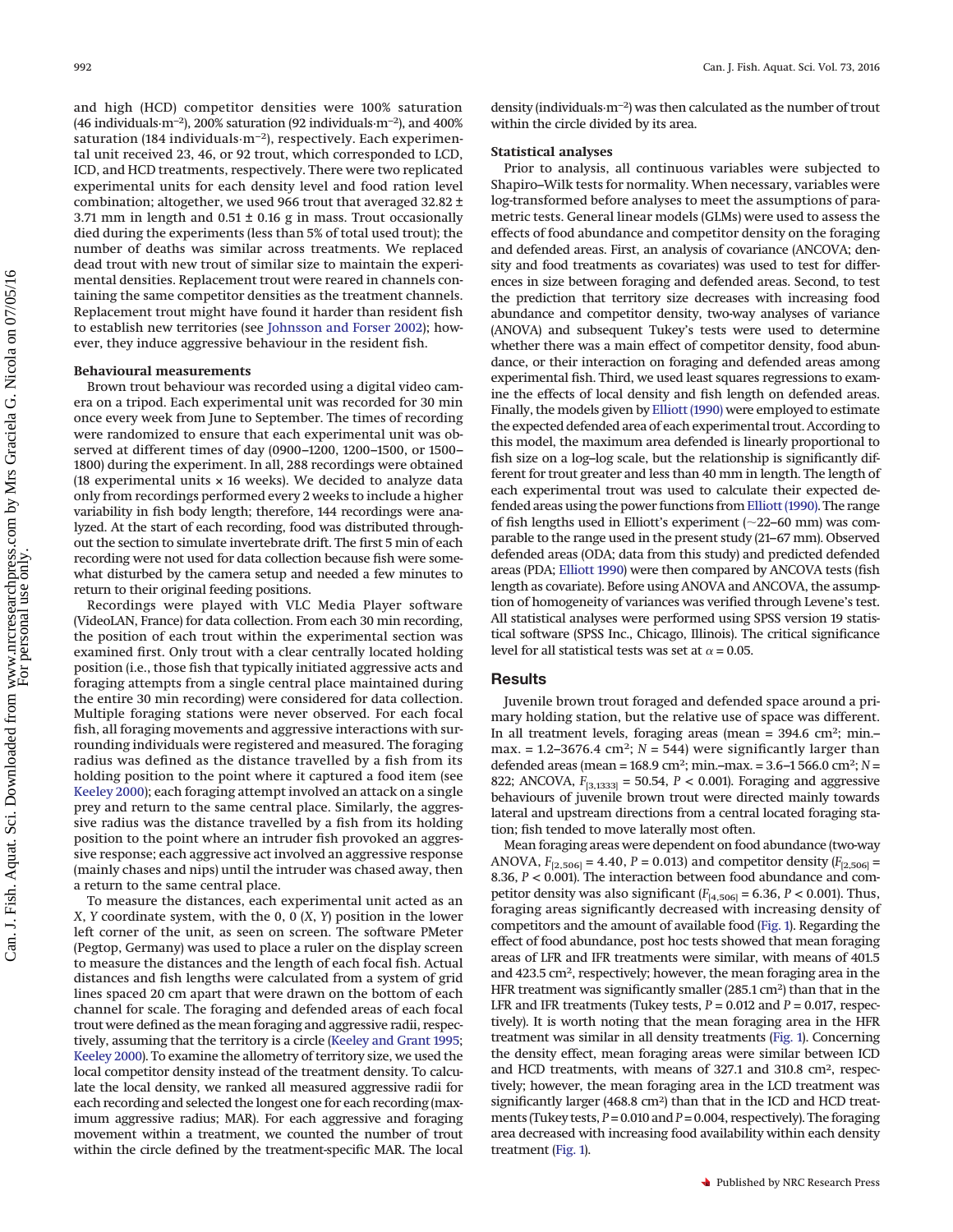<span id="page-3-0"></span>

Conversely, mean defended areas were dependent on competitor density (two-way ANOVA, *F*[2,826] = 21.06, *P* < 0.001) but not on food abundance  $(F_{[2,826]} = 0.761, P = 0.468)$ . There was no significant interaction between food abundance and competitor density  $(F_{[4,826]} = 2.185, P = 0.069)$ . Thus, mean defended areas were similar among low (LFR, 167.6 cm<sup>2</sup>), intermediate (IFR, 170.4 cm<sup>2</sup>), and high food rations (HFR, 166.3 cm<sup>2</sup>). However, defended areas gradually decreased with increasing competitor density (LCD: mean = 212.4 cm<sup>2</sup>; ICD: mean = 179.5 cm<sup>2</sup>; HCD: mean = 120.1 cm<sup>2</sup>; Tukey tests, LCD–ICD, *P* = 0.034; LCD–HCD, *P* < 0.001; ICD–HCD, *P* < 0.001). Further, within each density treatment, mean defended areas were similar among food abundance levels, which evidenced the lack of interaction among factors [\(Fig. 1\)](#page-3-0). Consequently, we did not control for food abundance to estimate the allometry of defended areas.

Since neither food abundance nor its interaction with competitor density significantly influenced defended areas, we pooled the data to compare observed (ODA) against expected (PDA) defended areas by density treatment. There was a clear effect of competitor density on the size of the defended areas, so comparisons were carried out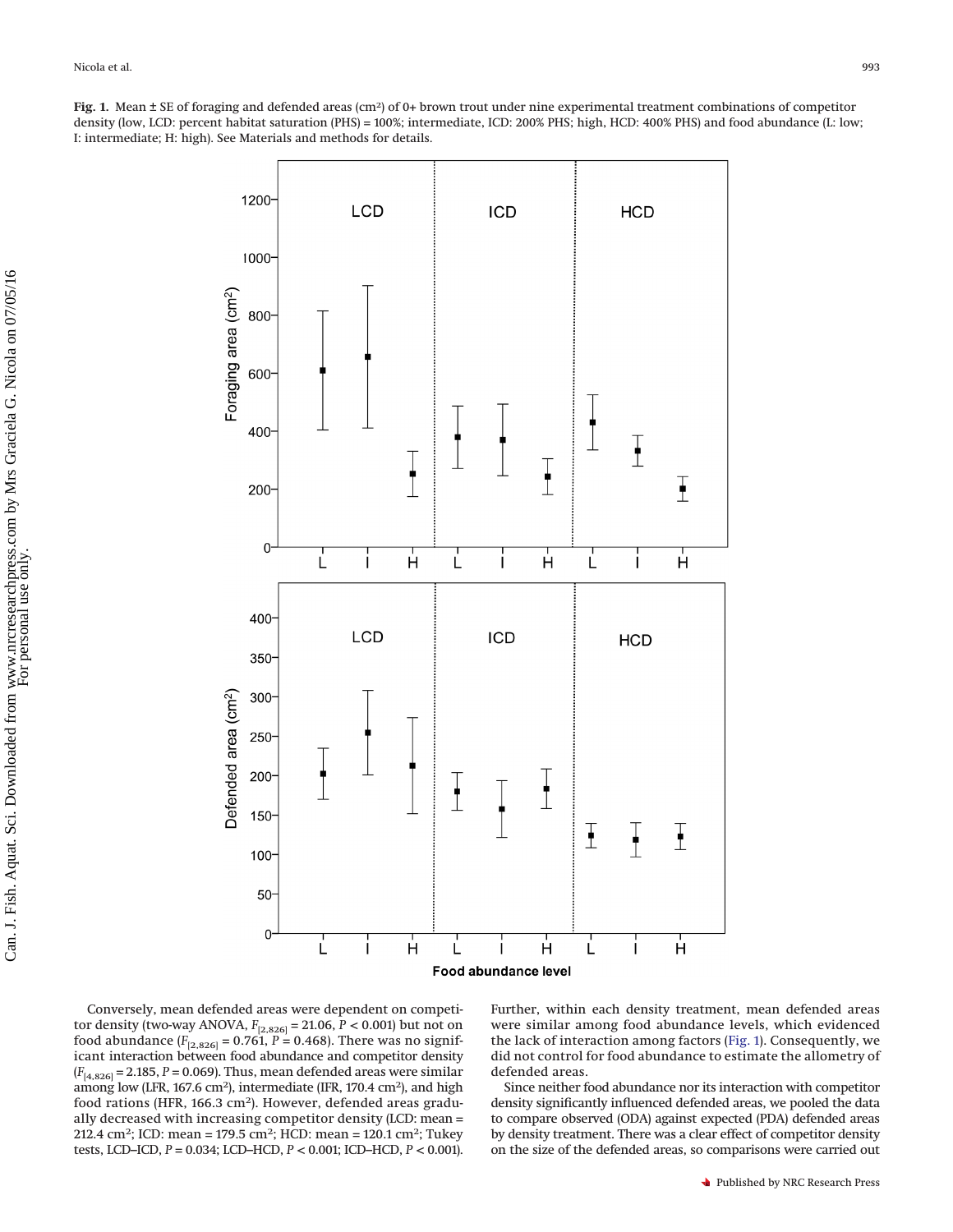separately for the different density treatments. Observed and predicted size of defended areas were similar in LCD (mean ODA = 216.3 cm2, mean PDA = 252.7 cm2; ANCOVA, *F*[1,427] = 3.08, *P* = 0.080) and ICD treatments (mean  $ODA = 176.7$  cm<sup>2</sup>, mean PDA = 185.3 cm;  $F_{[1,671]} = 0.83$ ,  $P = 0.362$ ). However, the mean observed defended area in the HCD treatment was significantly smaller than that predicted by [Elliott's \(1990\)](#page-7-0) model (mean ODA = 122.3 cm2, mean PDA = 385.1 cm2; *F*[1,547] = 434.5, *P* < 0.001; [Fig. 2\)](#page-4-0).

After controlling for the effect of local density of competitors on the size of defended areas ( $log_{10}$  defended area (cm<sup>2</sup>) = 2.688 – 0.326 log<sub>10</sub> local density (individuals·m<sup>-2</sup>); *F*<sub>[1,816]</sub> = 111.69, *P* < 0.001,  $r^2$  = 0.35), size of defended area (i.e., residuals of local density versus defended area) increased significantly with fish size; however, the explanatory power of the model was not high (residuals = –0.789 + 0.529  $log_{10}$  length (cm);  $F_{[1,816]} = 19.21$ ,  $P < 0.001$ ,  $r^2 = 0.15$ ). There was a significant relationship between the size of defended areas and fish length, but high unexplained variance was also noted.

#### **Discussion**

Juvenile brown trout showed territorial behaviour according to the central-place territorial model, which assumes that sit-andwait individuals forage and attack intruders from, and return to, a single foraging station [\(Elliott 1990;](#page-7-0) [Grant and Kramer 1990\)](#page-7-3). Our findings showed that trout actively defended a territory that decreased in size as competitor density increased, irrespective of food abundance. From its central position, trout moved away from that territory to feed, to a distance according to food availability and density of competitors.

Our results support the hypothesis that increasing competitor density decreases the territory size (both foraging and defended areas) in brown trout. However, the size of the defended areas in our study did not change inversely with food abundance. Our findings do not agree exactly with the traditional optimality models [\(Hixon](#page-7-6) [1980;](#page-7-6) [Schoener 1983\)](#page-8-3), which assign the same importance to food abundance as to competitor density. Few studies exist on changes in territory size of juvenile salmonids in response to simultaneous changes in food abundance and competitor density. Actually, only [Keeley \(2000\)](#page-8-0) tested this with rainbow trout and confirmed the predictions of the optimality models, but without a significant interaction between food abundance and competitor density. [Table 1](#page-5-0) summarizes 10 published studies (field and laboratory) on the effects of food abundance and density of competitors on the size of defended areas in juvenile salmonids. In all laboratory studies, there was a significant effect of competitor density on the size of the defended area, while only 60% of field studies showed this effect. Con-sistent with our study, the experiment of [Imre et al. \(2004\)](#page-7-1) found that the size of the areas defended by juvenile *O. mykiss* decreased with increasing local population and did not change with variable food abundance. However, studies in the natural environment have contradictory results. [Gunnarsson and Steingrímsson \(2011\)](#page-7-13) found that invertebrate drift abundance had no effect on the size of defended areas of juvenile brown trout, but areas unexpectedly increased with competitor density. The same authors reported the opposite results for Arctic char (*Salvelinus alpinus*) in the same study. [Keeley and Grant](#page-8-5) [\(1995\)](#page-8-5) observed a significant effect of drift abundance on the size of defended areas of juvenile Atlantic salmon, but no effect of intruders' pressure and competitor density (intruder pressure meaning the number of aggressive interactions between a focal fish and intruders per hour). [Keeley and McPhail \(1998\)](#page-8-7) found that the size of the areas defended by juvenile*O. mykiss*was inversely related to the abundance of drifting invertebrates and local competitor density, but no effect of intruders' pressure. Finally, [Dill et al. \(1981\)](#page-7-14) found that the size of defended areas of juvenile *O. mykiss* was inversely related to benthos abundance in the juvenile coho salmon (*Oncorhynchus kisutch*), this effect being more clear when intruders' density increased. However, these authors found no effect of variable drift abundance on territory size.

<span id="page-4-0"></span>**Fig. 2.** Frequency (%) distribution of observed (ODA) and predicted (PDA) defended areas (cm2) of 0+ brown trout under low (LCD: 100% PHS), intermediate (ICD: 200% PHS) and high (HCD: 400% PHS) competitor density. PDA was calculated using the power functions from [Elliott](#page-7-0) [\(1990\)](#page-7-0) and length of each experimental trout. See Materials and methods for details.

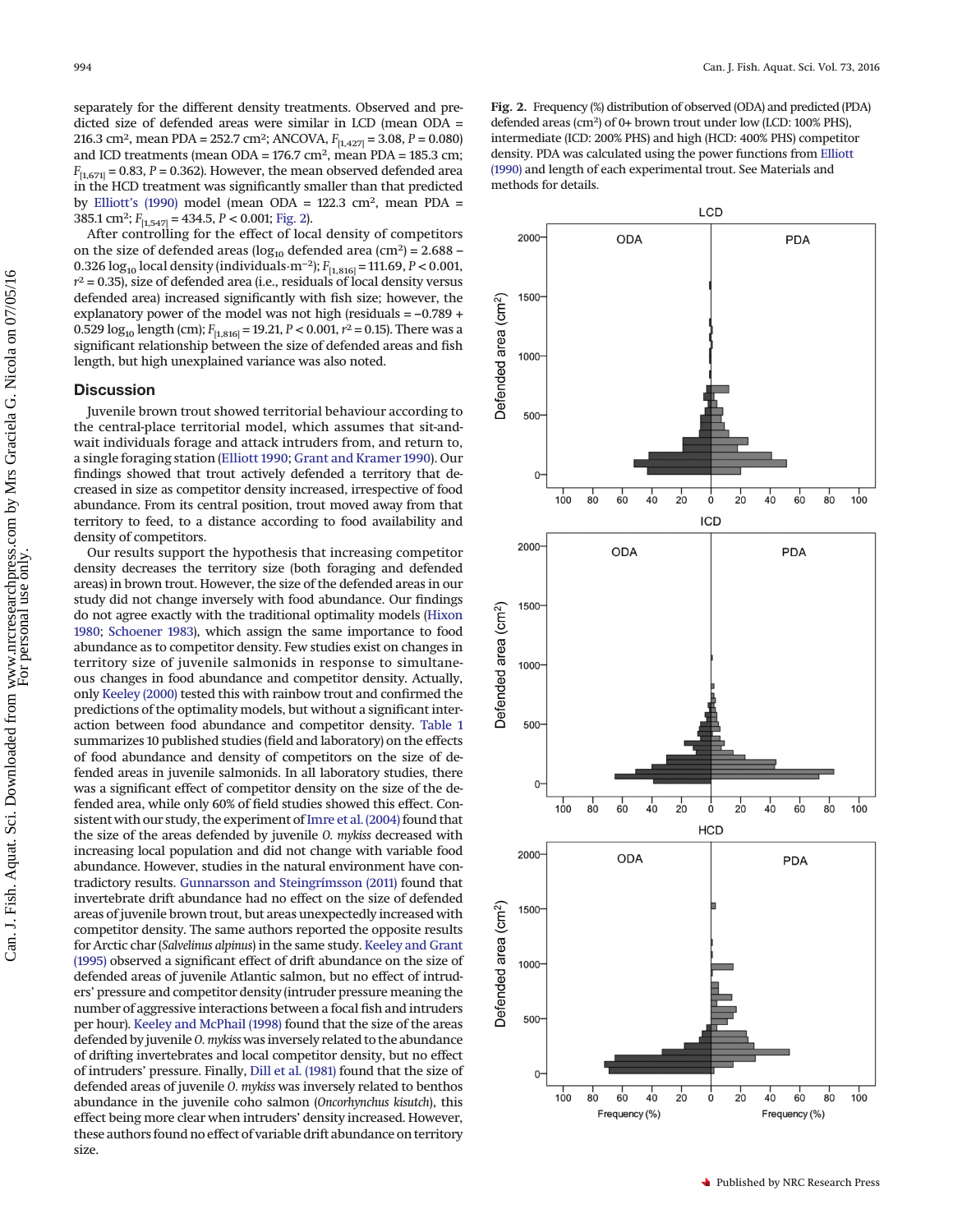**Table 1.** Effects of food abundance and competitors on territory size of juvenile salmonids in present and published studies.

| Reference                            | Species                | Type*        | Factors <sup>†</sup>    | Competitors <sup>†</sup>                                                                | Food                                                                                                                           | Effects <sup>†,‡</sup>                                                                                                                                  |  |
|--------------------------------------|------------------------|--------------|-------------------------|-----------------------------------------------------------------------------------------|--------------------------------------------------------------------------------------------------------------------------------|---------------------------------------------------------------------------------------------------------------------------------------------------------|--|
| Keeley and McPhail 1998              | 0. mykiss              | F, O         | D, IP, FA               | $D = 1-7$ individuals $\cdot$ m <sup>-2</sup><br>IP = $4-27$ individuals $\cdot h^{-1}$ | Drift, 18.0–993.1 mg dry mass $\cdot$ m <sup>-2</sup> $\cdot$ h <sup>-1</sup>                                                  | D, sig. $T\downarrow$ when $\uparrow$ D<br>IP, NS                                                                                                       |  |
| Keeley 2000                          | 0. mykiss              | L, E         | $D$ , FA, $D \times FA$ | $D = 32 - 127$ individuals $m^{-2}$                                                     | Pellet, 1.44–5.76 g $\cdot$ day <sup>-1</sup>                                                                                  | FA, sig. $T\downarrow$ when $\uparrow$ FA<br>D, sig. $T\downarrow$ when $\uparrow$ D<br>FA, sig. $T\downarrow$ when $\uparrow$ FA<br>$D \times FA$ , NS |  |
| Imre et al. 2002<br>Imre et al. 2004 | 0. mykiss<br>0. mykiss | L, E<br>L, E | D<br>FA                 | $D = 30-65$ individuals $m^{-2}$<br>$D = 24.8$ individuals $\cdot$ m <sup>-2</sup>      | Pellet, $1.44$ g $\cdot$ day <sup>-1</sup><br>Pellet, 0.09-2.88 $g$ -day <sup>-1</sup>                                         | D, sig. $T\downarrow$ when $\uparrow$ D<br>D, sig. $T\downarrow$ when $\uparrow$ D<br>FA, NS                                                            |  |
| Wood et al. 2012                     | 0. mykiss              | L, E         | D                       | $D = 4-12$ individuals $m^{-2}$                                                         | Pellet, 5% fish biomass                                                                                                        | D, sig. $T\downarrow$ when $\uparrow$ D                                                                                                                 |  |
| <b>Toobaie and Grant 2013</b>        | 0. mykiss              | L, E         | <b>FA</b>               | $D = 8$ individuals m <sup>-2</sup>                                                     | Pellet, 0.62%-20% fish wet body mass                                                                                           | FA, sig. $T\downarrow$ when $\uparrow$ FA                                                                                                               |  |
| Dill et al. 1981                     | 0. kisutch             | F, O         | D, FA                   | $D = 5 - 125$ individuals $m^{-2}$ min <sup>-1</sup>                                    | Benthos, $2-60$ mg $\cdot 100$ cm <sup>-2</sup>                                                                                | FA (drift), NS                                                                                                                                          |  |
| Keeley and Grant 1995                | S. salar               | F, O         | D, IP, FA               | $D = 1$ –6 individuals·m <sup>-2</sup><br>IP = $1-21$ individuals $\cdot h^{-1}$        | Drift, 0.5–15 mg·m <sup>-2</sup> ·min <sup>-1</sup><br>Drift, 10.5–518.7 mg dry mass $\cdot$ cm <sup>-2</sup> ·h <sup>-1</sup> | FA (benthos), sig. $T\downarrow$ when $\uparrow$ FA<br>D, NS<br>IP, NS                                                                                  |  |
|                                      |                        |              |                         |                                                                                         |                                                                                                                                | FA, sig. $T\downarrow$ when $\uparrow$ FA                                                                                                               |  |
| Lindeman et al. 2015                 | S. salar               | F, E         | D                       | $D = 0.25-8$ individuals $m^{-2}$                                                       | Natural food supply (not measured)                                                                                             | D, sig. $T\downarrow$ when $\uparrow$ D                                                                                                                 |  |
| Gunnarsson and Steingrímsson 2011    | S. alpinus             | F, O         | D, FA                   | $D = 0.3 - 12$ individuals $m-1$ radius                                                 | Drift, 0.1-443.6 individuals min <sup>-1</sup> net <sup>-1</sup>                                                               | D, NS                                                                                                                                                   |  |
|                                      |                        |              |                         |                                                                                         |                                                                                                                                | FA, sig. $T\downarrow$ when $\uparrow$ FA                                                                                                               |  |
| Gunnarsson and Steingrímsson 2011    | S. trutta              | F, O         | D, FA                   | $D = 0-6.7$ individuals $m^{-1}$ radius                                                 | Drift, 1.5-179.6 individuals min <sup>-1</sup> net <sup>-1</sup>                                                               | D, sig. T $\uparrow$ when $\uparrow$ D<br>FA, NS                                                                                                        |  |
| This study                           | S. trutta              | L, E         | $D$ , FA, $D \times FA$ | $D = 46 - 184$ individuals $m^{-2}$                                                     | Invertebrates, 500-2000 individuals m <sup>-2</sup>                                                                            | D, sig. $T\downarrow$ when $\uparrow$ D<br>FA, NS<br>$D \times FA$ , NS                                                                                 |  |

**Note:** Review only includes studies where territory size, competitors' pressure (either density or intruder pressure), and food abundance were directly measured. \*Laboratory, L; field, F; experimental, E; observational, O.

†*D*, density; IP, intruder pressure; FA, food abundance.

‡*T*, territory size; sig. <sup>=</sup> *P* <sup>&</sup>lt; 0.05; NS <sup>=</sup> *P* <sup>≥</sup> 0.05.

<span id="page-5-0"></span>Published by NRC Research Press

Published by NRC Research Press

 $\blacktriangleleft$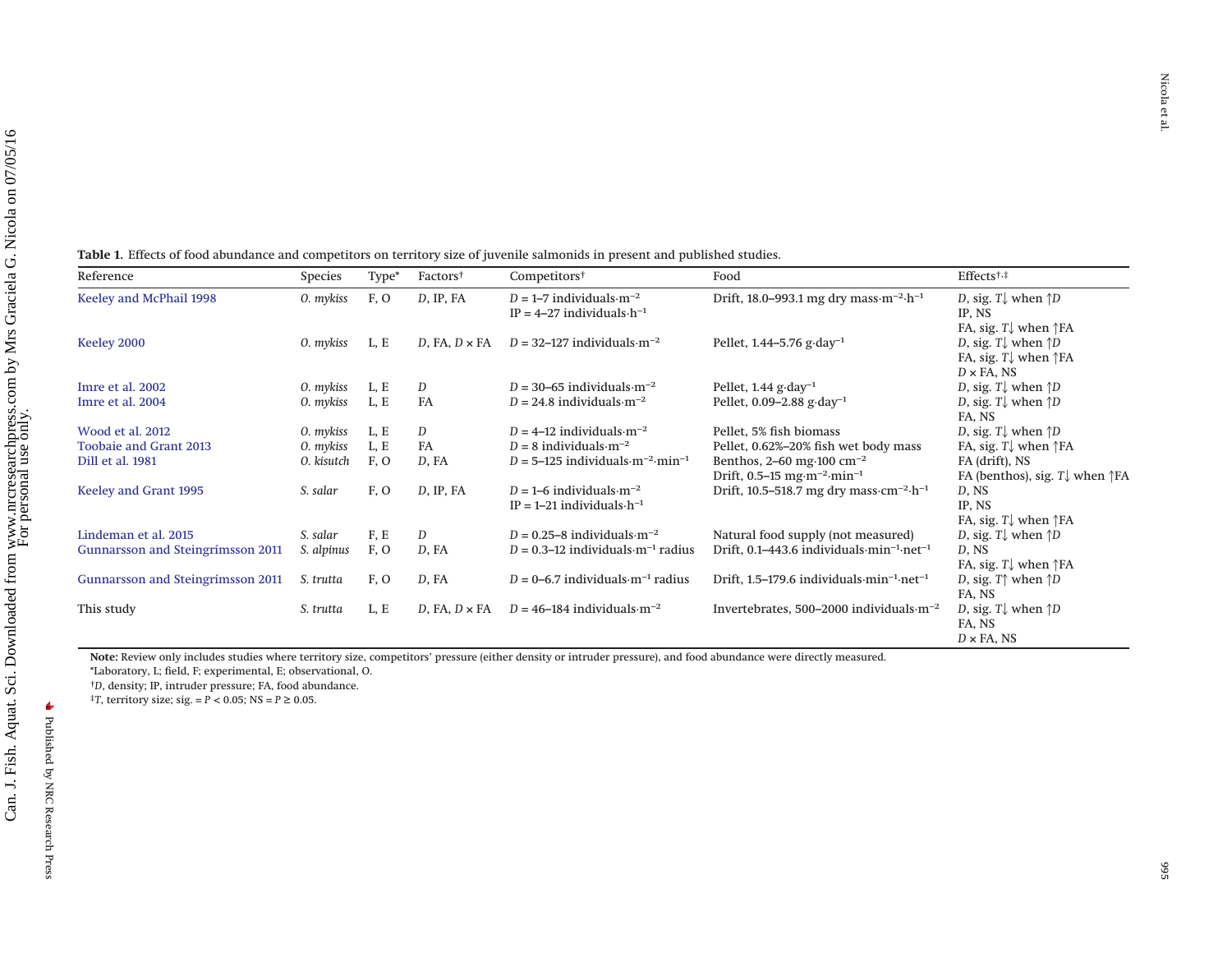<span id="page-6-0"></span>

| Table 2. Allometric relationships between fish length and territory size in juvenile salmonids in present and published |  |
|-------------------------------------------------------------------------------------------------------------------------|--|
| studies.                                                                                                                |  |

| Reference                         | <b>Species</b>      | a       | h    | $r^2$              | N   | $L$ (mm)   | Unit $(L, T)$           |
|-----------------------------------|---------------------|---------|------|--------------------|-----|------------|-------------------------|
| <b>Grant and Kramer 1990</b>      | Interspecific       | $-2.83$ | 2.61 | $0.87***$          | 23  | $25 - 150$ | $\rm cm.~m^2$           |
| Keeley and McPhail 1998           | 0. mykiss           | $-2.26$ | 2.47 | $0.71***$          | 50  | $30 - 50$  | $\text{cm}, \text{m}^2$ |
| Keeley 2000                       | 0. mykiss           | $-1.77$ | 3.05 | $0.55***$          | 68  | $30 - 60$  | cm. res                 |
| Keeley and Grant 1995             | S. salar $<$ 51 mm  | $-3.23$ | 3.91 | $0.88***$          | 48  | $29 - 51$  | $\rm cm.~m^2$           |
| Keeley and Grant 1995             | S. salar $>$ 51 mm  | $-0.63$ | 1.12 | $0.86***$          | 46  | 56-130     | $\text{cm}, \text{m}^2$ |
| Steingrímsson and Grant 2008      | S. salar            | $-0.37$ | 0.53 | 0.01 <sub>NS</sub> | 50  | $30 - 55$  | $\rm cm.~m^2$           |
| Grant et al. 1989                 | S. fontinalis       | 0.95    | 2.48 | $0.70***$          | 23  | $25 - 85$  | $\rm cm. \, cm2$        |
| Gunnarsson and Steingrímsson 2011 | S. alpinus          | $-2.40$ | 3.02 | 0.11NS             | 31  | $34 - 54$  | $\rm cm.~m^2$           |
| Elliott 1990                      | S. trutta $< 40$ mm | $-2.84$ | 3.45 | $0.97***$          | 501 | $22 - 40$  | mm. cm <sup>2</sup>     |
| Elliott 1990                      | S. trutta $> 40$ mm | $-0.90$ | 2.24 | $0.96***$          | 182 | $40 - 60$  | mm, cm <sup>2</sup>     |
| Gunnarsson and Steingrímsson 2011 | S. trutta           | $-3.89$ | 4.75 | $0.15*$            | 30  | $33 - 46$  | $\rm cm.~m^2$           |
| This study                        | S. trutta           | $-0.79$ | 0.53 | $0.15***$          | 816 | $21 - 67$  | cm. res                 |

Note: intercept = *a*, slope = *b*, coefficient of determination =  $r^2$ , sample size = *N*, fish length = *L*, and territory size = *T*. Regression equations were  $\log_{10} T = a + b \log_{10} L$  (units of variables are indicated), except in [Keeley \(2000\)](#page-8-0) and this study where *T* were the residuals (res) from the linear regression between density and territory size. \*\*\*, *P* < 0.001; \*, *P* < 0.05; NS, not significant (*P* ≥ 0.05).

On the other hand, in our experiments the amount of available food determined the size of the foraging areas. When competitor density increased, both defended and foraging areas were significantly reduced, but the latter decreased even more when food abundance increased. To our knowledge, there are no previous estimates of foraging areas in brown trout. The estimates for other salmonids only indicate that aggression distances are larger than foraging ones [\(Grant et al. 1989;](#page-7-19) [Keeley and Grant 1995;](#page-8-5) [Keeley 2000;](#page-8-0) [Imre et al.](#page-7-20) [2002;](#page-7-20) [Steingrímsson and Grant 2008\)](#page-8-6), which is the opposite of our experiments. [Keeley \(2000\),](#page-8-0) in a very similar experiment, found that maximum sizes of foraging and defended areas were the same. In agreement with our results, [Keeley \(2000\)](#page-8-0) and [Imre et al. \(2004\)](#page-7-1) found an inverse relationship between foraging areas of rainbow trout and both food abundance and stocking density.

While some previous studies on juvenile salmonids have indicated a negative relationship between food abundance and defended areas [\(Slaney and Northcote 1974;](#page-8-19) [Dill et al. 1981;](#page-7-14) [Keeley 2000\)](#page-8-0), others only found a weak negative relationship [\(Keeley and Grant](#page-8-5) [1995;](#page-8-5) [Keeley and McPhail 1998;](#page-8-7) [Wood et al. 2012;](#page-8-20) [Toobaie and](#page-8-4) [Grant 2013\)](#page-8-4) or no relationship [\(Imre et al. 2004;](#page-7-1) [Gunnarsson and](#page-7-13) [Steingrímsson 2011\)](#page-7-13) [\(Table 1\)](#page-5-0). In general, previous studies suggest that the size of the defended area changes very little with increasing food abundance and that only very large increases in food abundance would decrease defended areas in natural streams. However, our experimental brown trout did not seem to adjust defended areas even at very high levels of food abundance. Our study is the first laboratory experiment where live invertebrates have been used instead of pellets [\(Keeley 2000;](#page-8-0) [Imre et al. 2004;](#page-7-1) [Wood et al. 2012\)](#page-8-20), simulating the available food in wild conditions. Food abundance was manipulated to remain within the upper range found in Spanish productive streams [\(Almodóvar et al. 2006;](#page-7-11) [Nicola et al. 2010\)](#page-8-11). Therefore, it seems that food abundance needs to be even higher to be a limiting factor when defending a territory. As [Imre et al. \(2004\)](#page-7-1) pointed out, the intense competitive pressure exerted by neighbors under conditions of extremely high density and impossibility of emigration (as in our study) could prevent territory holders from expanding their territories when food abundance is low. In this regard, our results agree with those found in previous experimental studies of salmonids and other animals (reviewed by [Adams 2001\)](#page-7-21). Alternatively, defense of a given area may have other implications for trout beyond feeding. They may simply maintain a minimum necessary physical space for growth when energy requirements are already fulfilled; previous studies have shown that juvenile trout grow larger in larger spaces [\(Greenberg and Giller 2001\)](#page-7-22). Under this hypothesis, trout should be flexible in changing their foraging behaviour (increasing foraging area as food abundance decreases) to meet their metabolic requirements but defend only a minimum necessary physical space.

Irrespective of food abundance, brown trout showed an innate behaviour to defend an area against intruders. The size of the area was reduced when competitor density increased. To our knowledge, this is the first study showing experimentally how defended areas of juvenile brown trout change with variable competitor density. A similar study was carried out under wild conditions in Icelandic rivers, and the authors did not find a negative effect of competitor density on territory size [\(Gunnarsson and Steingrímsson](#page-7-13) [2011\)](#page-7-13). However, fish densities in that study were much lower (mean = 1.46 individuals·m−2) than those used in the present study (46, 92, and 184 individuals·m−2). The same pattern has been observed in experimental and field studies of other salmonids where competitor density was low [\(Keeley and Grant 1995,](#page-8-5) *S. salar*, mean = 3.2 individuals·m−2; [Keeley and McPhail 1998,](#page-8-7) *O. mykiss*, mean = 2.9 individuals·m−2). In contrast, a negative significant relationship between competitor density and territory size has been reported at higher density conditions [\(Keeley 2000,](#page-8-0) *O. mykiss*, 74 individuals·m−2; [Imre et al. 2002,](#page-7-20) *O. mykiss*, 46 individuals·m−2; [Imre et al. 2004,](#page-7-1) *O. mykiss*, 25 individuals·m−2; [Wood et al. 2012,](#page-8-20) *O. mykiss*, 1.9–14.8 individuals·m−2; [Lindeman et al. 2015,](#page-8-21) *S. salar*, 0.25–8 individuals·m−2). At low densities, territoriality may play a smaller role, as individuals have foraging areas large enough to survive and grow (note however that dominance plays a very important role since the most dominant individuals would occupy the positions providing the best conditions to grow; [Newman 1993\)](#page-8-22). As a result, density-dependent mortality is typically observed in salmonids only at high densities, while density-dependent effects on growth are stronger at relatively low densities [\(Imre et al. 2005;](#page-7-23) [Einum et al. 2006\)](#page-7-24).

Although our findings showed a significant trend where the size of defended territories increased with fish length, data still contained a high amount of unexplained variability. A similar outcome was obtained by [Gunnarsson and Steingrímsson \(2011\)](#page-7-13) for Icelandic brown trout in wild conditions. In general, there are disparate results reported in the salmonid literature. [Steingrímsson and Grant \(2008\)](#page-8-6) and [Gunnarsson and Steingrímsson \(2011\)](#page-7-13) did not find a significant allometric relationship between territory and fish size in other salmonids [\(Table 2\)](#page-6-0). This contrasts with [Elliott's \(1990\)](#page-7-0) study on brown trout that found a close relationship between fish length and the area of the defended territory. Likewise, other authors have found a negative relationship in other salmonids (see review in [Table 2\)](#page-6-0). The scaling of territory size with body size was lower in our study than in other studies of salmonids [\(Table 2\)](#page-6-0). During the experiments, we observed that fish were often distributed throughout the water column rather than confined to the bottom of the channel. [Gunnarsson](#page-7-13) [and Steingrímsson \(2011\)](#page-7-13) suggested that under high PHS values, juvenile salmonids might defend three-dimensional territories, and [Ayllón et al. \(2010\)](#page-7-7) showed that the allometry of territory volume would be a better predictor of brown trout spatial requirements than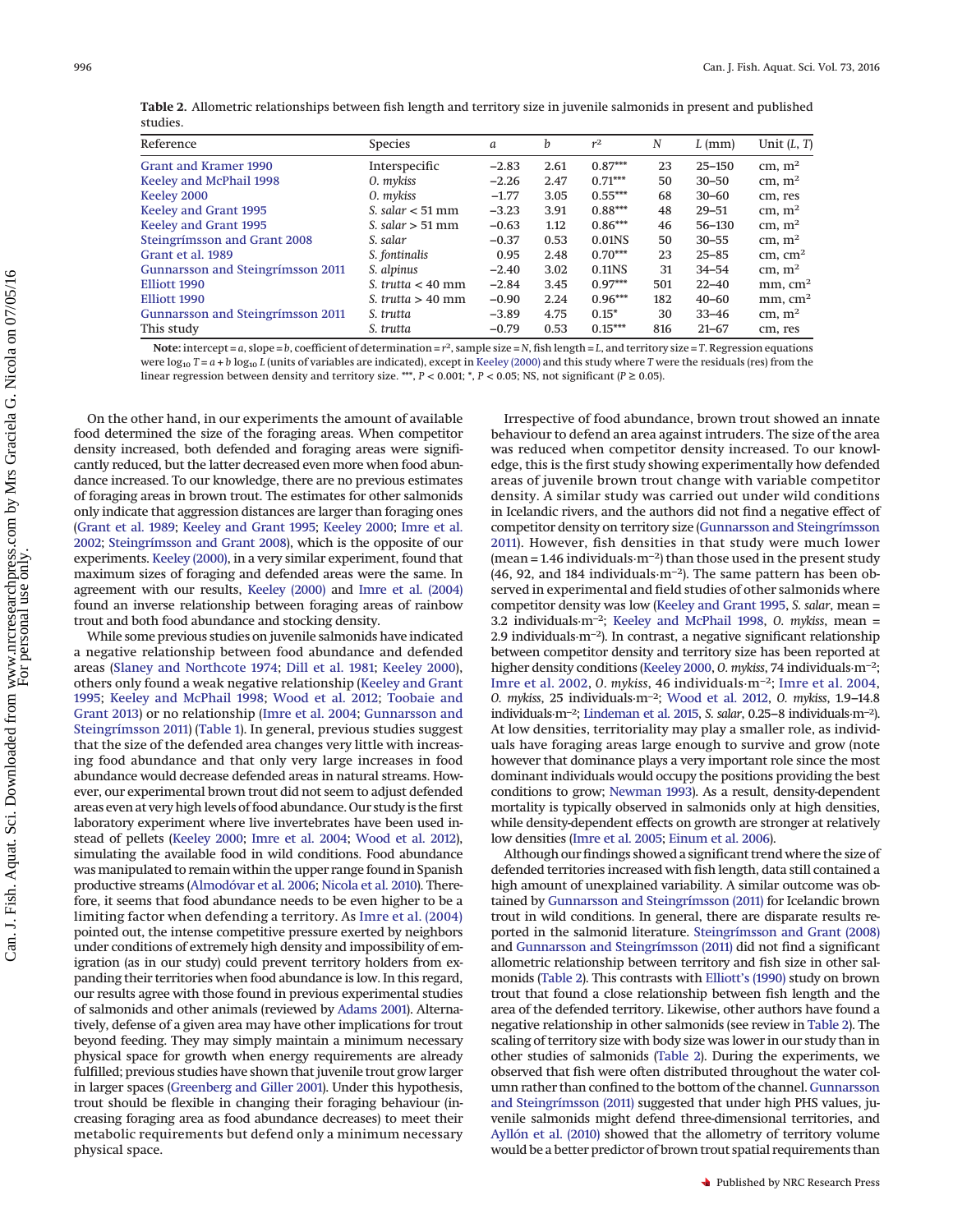territory area. Thus, under keen competition, the spatial territory geometrymay change. This could explain the low explanatory power of our allometric model and may be considered in future research. Alternatively, it is possible that the strongly competitive conditions imposed in our experiment prevented trout from acquiring the area required to fulfill their theoretical metabolic demands. The slope (*b*) of the defended area versus fish length regression in juvenile salmonids reported in the present [\(Table 2\)](#page-6-0) and previously published (fish length 21–85 mm) studies ranged from 2.24 to 4.75 (mean 3.12), which extends the range published by [Grant and Kramer \(1990\).](#page-7-3) The rate at which salmonids scale territories to body size is highly species-specific.

<span id="page-7-16"></span><span id="page-7-15"></span>The role that territorial behaviour plays in the regulation of population size depends on how territory size responds to population density. Our findings show that on the one hand, territory size (both foraging and defended areas) decreases with increasing fish density. On the other hand, the size of the defended area is relatively fixed for a given length of fish; our results were comparable to those predicted by allometric regressions for similar sized trout in an Atlantic population [\(Elliott 1990\)](#page-7-0). Therefore, it can be concluded that at densities at which all available habitat is saturated, the defended area would be set by fish length, being just qualified around narrow ranges by local density. Only when competitor density was markedly extreme (four times the 100% PHS) did territory size fall drastically below the expected values. This suggests that under extreme competition, such as during the critical period right after emergence, trout subdivide available habitat and therefore moderate the magnitude of density decline due to density-dependent mortality. After some extreme point, trout may even cease to be territorial because it is not profitable in terms of energy gain to defend a territory anymore [\(Elliott 1994\)](#page-7-25). Therefore, it can be concluded that trout maintain territories determined mainly by fish size regardless of available food, and only under exceptionally high competition do they substantially decrease territory size. Brown trout is flexible in its territorial behaviour under variable competitor pressure, as are other vertebrate species [\(Maher and Lott](#page-8-23) [2000\)](#page-8-23), but under natural conditions an extremely high density of competitors is needed to significantly change their territory size. The model developed by [Elliott \(1990\)](#page-7-0) did not control for the density factor, and his experimental trout remained at lower densities than used in our experiments. However, it seems to have a great predictive power except in conditions of extreme competition.

To summarize, territory size of juvenile brown trout is flexible under severe intraspecific competition, thus lending support to optimal territory size models. The scarce estimates of PHS in Iberian brown trout populations close to carrying capacity [\(Ayllón et al. 2010;](#page-7-7) [Parra et al. 2011\)](#page-8-2) indicate a mean PHS around 52% (range 34%–76%) in summer, which corresponds to a probability of a density-dependent response of less than 0.80, according to the logistic model of [Grant](#page-7-3) [and Kramer \(1990\).](#page-7-3) Our findings indicate that under this scenario, the defended areas would be set by fish length and would only slightly adjust depending on the local competitor density. Thus, territories will set a maximum density for a particular habitat, lending support to our previous work estimating the carrying capacity of brown trout in Mediterranean populations [\(Ayllón et al. 2012](#page-7-4)*a*, [2012](#page-7-5)*b*, [2013\)](#page-7-9). It should be noted that studies based on observations of territorial individuals provide information regarding the space and food requirements of the dominant individuals, but studies accounting for the diverse behavioural strategies displayed (dominants versus subordinates, territorial versus nonterritorial) are still needed. This new approach could reveal the average spatial requirements of all fish in the population, which may be relevant for predictive modeling in populations or conditions with a high proportion of nonterritorial fish. In addition, a review by [Grant and Kramer \(1990\)](#page-7-3) showed that 19 of 31 studies of different salmonid species reported mean PHS values over 100% (range 105%–775%). Therefore, there are natural conditions of severe competition where defended areas would be

determined less by fish length and much more by competition, as we observed here.

### **Acknowledgements**

This study was funded by the Spanish Ministry of Science and Innovation through the research project CGL2008-04257/BOS. All laboratory procedures complied with the current laws of Spain. D. Ayllón is supported by a Marie Curie Intraeuropean Fellowship (PIEF-GA-2012-329264). We thank I. Parra for her precious help during experimental work. Two anonymous reviewers made several helpful comments that really improved the quality of the manuscript. We also thank the technical staff of Uña Hatchery for assistance with the experiments and for their generous advice.

#### **References**

- <span id="page-7-21"></span>Adams, E.S. 2001. Approaches to the study of territory size and shape. Annu. Rev. Ecol. Syst. **32**: 277–303. doi[:10.1146/annurev.ecolsys.32.081501.114034.](http://dx.doi.org/10.1146/annurev.ecolsys.32.081501.114034)
- <span id="page-7-11"></span>Almodóvar, A., Nicola, G.G., and Elvira, B. 2006. Spatial variation in brown trout production: the role of environmental factors. Trans. Am. Fish. Soc. **135**: 1348–1360. doi[:10.1577/T05-189.1.](http://dx.doi.org/10.1577/T05-189.1)
- <span id="page-7-8"></span>Almodóvar, A., Nicola, G.G., Ayllón, D., and Elvira, B. 2012. Global warming threatens the persistence of Mediterranean brown trout. Glob. Change Biol. **18**: 1549–1560. doi[:10.1111/j.1365-2486.2011.02608.x.](http://dx.doi.org/10.1111/j.1365-2486.2011.02608.x)
- <span id="page-7-18"></span><span id="page-7-7"></span>Ayllón, D., Almodóvar, A., Nicola, G.G., and Elvira, B. 2010. Modelling brown trout spatial requirements through physical habitat simulations. River Res. Appl. **26**: 1090–1102. doi[:10.1002/rra.1315.](http://dx.doi.org/10.1002/rra.1315)
- <span id="page-7-17"></span><span id="page-7-4"></span>Ayllón, D., Almodóvar, A., Nicola, G.G., Parra, I., and Elvira, B. 2012*a*. A new biological indicator to assess the ecological status of Mediterranean trout type streams. Ecol. Indic. **20**: 295–303. doi[:10.1016/j.ecolind.2012.02.028.](http://dx.doi.org/10.1016/j.ecolind.2012.02.028)
- <span id="page-7-5"></span>Ayllón, D., Almodóvar, A., Nicola, G.G., Parra, I., and Elvira, B. 2012*b*. Modelling carrying capacity dynamics for the conservation and management of territorial salmonids. Fish. Res. **134 –136**: 95–103. doi[:10.1016/j.fishres.2012.08.004.](http://dx.doi.org/10.1016/j.fishres.2012.08.004)
- <span id="page-7-9"></span>Ayllón, D., Nicola, G.G., Elvira, B., Parra, I., and Almodóvar, A. 2013. Thermal carrying capacity for a thermally-sensitive species at the warmest edge of its range. PloS ONE, **8**: e81354. doi[:10.1371/journal.pone.0081354.](http://dx.doi.org/10.1371/journal.pone.0081354) PMID[:24282584.](http://www.ncbi.nlm.nih.gov/pubmed/24282584)
- <span id="page-7-10"></span>Deverill, J.I., Adams, C.E., and Bean, C.W. 1999. Prior residence, aggression and territory acquisition in hatchery-reared and wild brown trout. J. Fish Biol. **55**: 868–875. doi[:10.1111/j.1095-8649.1999.tb00723.x.](http://dx.doi.org/10.1111/j.1095-8649.1999.tb00723.x)
- <span id="page-7-14"></span>Dill, L.M., Ydenberg, R.C., and Fraser, A.H.G. 1981. Food abundance and territory size in juvenile coho salmon (*Oncorhynchus kisutch*). Can. J. Zool. **59**(9): 1801– 1809. doi[:10.1139/z81-247.](http://dx.doi.org/10.1139/z81-247)
- <span id="page-7-24"></span>Einum, S., Sundt-Hansen, L., and Nislow, K.H. 2006. The partitioning of densitydependent dispersal, growth and survival throughout ontogeny in a highly fecund organism. Oikos, **113**: 489–496. doi[:10.1111/j.2006.0030-1299.14806.x.](http://dx.doi.org/10.1111/j.2006.0030-1299.14806.x)
- <span id="page-7-0"></span>Elliott, J.M. 1990. Mechanisms responsible for population regulation in young migratory trout, *Salmo trutta*. III. The role of territorial behaviour. J. Anim. Ecol. **59**: 803–818. doi[:10.2307/5015.](http://dx.doi.org/10.2307/5015)
- <span id="page-7-25"></span>Elliott, J.M. 1994. Quantitative ecology and the brown trout. Oxford University Press.
- <span id="page-7-2"></span>Elliott, J.M. 2001. The relative role of density in the stock-recruitment relationship of salmonids. *In* Stock, recruitment and reference points: assessment and management of Atlantic salmon. *Edited by* E. Prévost and C. Chaput. INRA, Paris. pp. 25–66.
- <span id="page-7-3"></span>Grant, J.W.A., and Kramer, D.L. 1990. Territory size as a predictor of the upper limit to population density of juvenile salmonids in streams. Can. J. Fish. Aquat. Sci. **47**(9): 1724–1737. doi[:10.1139/f90-197.](http://dx.doi.org/10.1139/f90-197)
- <span id="page-7-19"></span>Grant, J.W.A., Noakes, D.L.G., and Jonas, K.M. 1989. Spatial distribution of defence and foraging in young-of-the-year brook charr, *Salvelinus fontinalis*. J. Anim. Ecol. **58**: 773–784. doi[:10.2307/5123.](http://dx.doi.org/10.2307/5123)
- <span id="page-7-22"></span>Greenberg, L.A., and Giller, P.S. 2001. Individual variation in habitat use and growth of male and female brown trout. Ecography, **24**: 212–224. doi[:10.1034/](http://dx.doi.org/10.1034/j.1600-0587.2001.240212.x) [j.1600-0587.2001.240212.x.](http://dx.doi.org/10.1034/j.1600-0587.2001.240212.x)
- <span id="page-7-13"></span>Gunnarsson, G.S., and Steingrímsson, S.O. 2011. Contrasting patterns of territoriality and foraging mode in two stream-dwelling salmonids, Arctic char (*Salvelinus alpinus*) and brown trout (*Salmo trutta*). Can. J. Fish. Aquat. Sci. **68**(12): 2090–2100. doi[:10.1139/f2011-127.](http://dx.doi.org/10.1139/f2011-127)
- <span id="page-7-20"></span><span id="page-7-6"></span>Hixon, M.A. 1980. Food production and competitor density as the determinants of feeding territory size. Am. Nat. **115**: 510–530. doi[:10.1086/283577.](http://dx.doi.org/10.1086/283577)
- Imre, I., Grant, J.W.A., and Keeley, E.R. 2002. The effect of visual isolation on territory size and population density of juvenile rainbow trout (*Oncorhynchus mykiss*). Can. J. Fish. Aquat. Sci. **59**(2): 303–309. doi[:10.1139/f02-010.](http://dx.doi.org/10.1139/f02-010)
- <span id="page-7-1"></span>Imre, I., Grant, J.W.A., and Keeley, E.R. 2004. The effect of food abundance on territory size and population density of juvenile steelhead trout (*Oncorhynchus mykiss*). Oecologia, **138**: 371–378. doi[:10.1007/s00442-003-1432-z.](http://dx.doi.org/10.1007/s00442-003-1432-z) PMID[:14669003.](http://www.ncbi.nlm.nih.gov/pubmed/14669003)
- <span id="page-7-23"></span>Imre, I., Grant, J.W.A., and Cunjak, R.A. 2005. Density-dependent growth of young-of-the-year Atlantic salmon *Salmo salar* in Catamaran Brook, New Brunswick. J. Anim. Ecol. **74**: 508–516. doi[:10.1111/j.1365-2656.2005.00949.x.](http://dx.doi.org/10.1111/j.1365-2656.2005.00949.x)
- <span id="page-7-12"></span>Johnsson, J.I., and Forser, A. 2002. Residence duration influences the outcome of